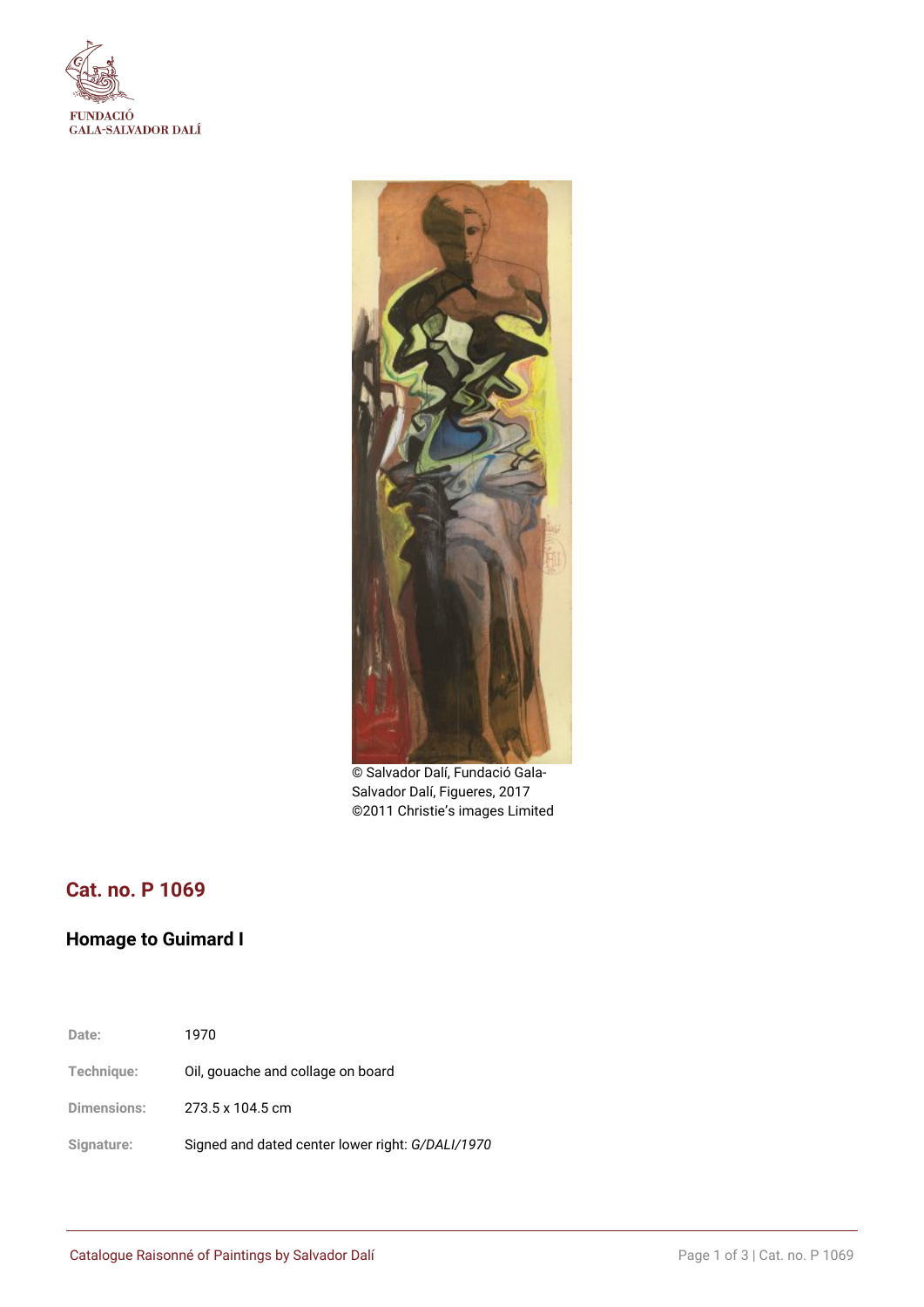

**Location:** Private collection